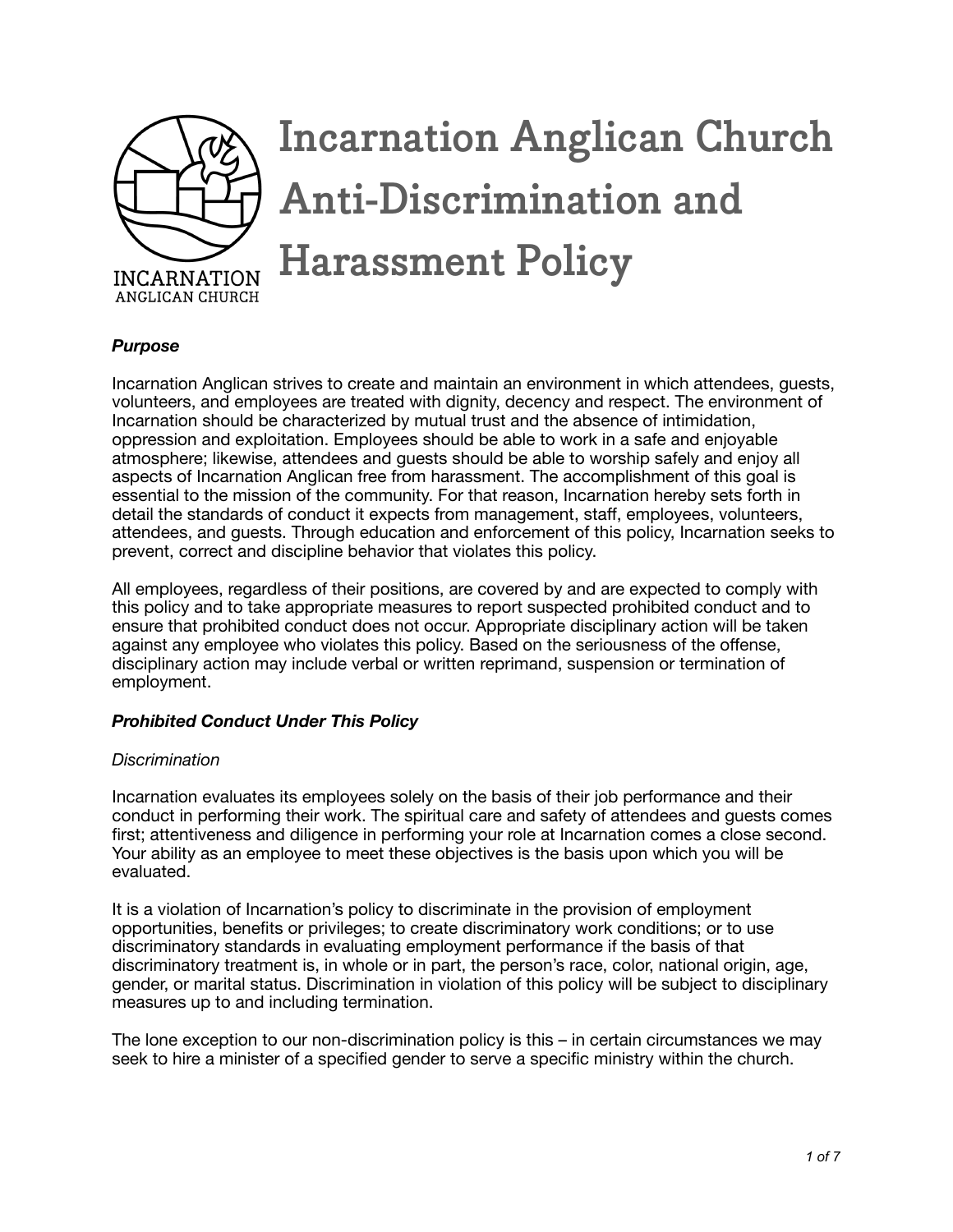## *Harassment*

Incarnation prohibits harassment of any kind, including sexual harassment, and will take appropriate and immediate action in response to complaints or knowledge of violations of this policy. For purposes of this policy, harassment is any verbal or physical conduct intended to threaten, intimidate or coerce an employee, co-worker or any person working for or on behalf of Incarnation. Verbal taunting that is objectively unreasonable given the circumstances and impairs his or her ability to perform his or her job is included in the definition of harassment.

The following examples of harassment are intended to be guidelines and are not exclusive when determining whether there has been a violation of this policy:

- Verbal harassment includes comments that are offensive or unwelcome regarding a person's nationality, origin, race, color, gender, age, body, disability or appearance, including epithets, slurs and negative stereotyping.
- Nonverbal harassment includes distribution, display or discussion of any written or graphic material that ridicules, denigrates, insults, belittles or shows hostility, aversion or disrespect toward an individual or group because of national origin, race, color, age, gender, pregnancy, appearance, disability, marital or other protected status.

The prohibition upon harassment also extends to the relationships and interactions between employees and volunteers, attendees, and guests, and vice-versa. The policy also applies to relationships and interactions among all persons involved in Incarnation activities, including volunteers and participants.

Normal non-abusive workplace interactions, including supervisor correction and training of subordinate employees, does not constitute harassment even in circumstances where a subordinate employee feels uncomfortable in being corrected or reprimanded by a supervisor regarding their job performance.

## *Sexual Harassment*

Sexual harassment is a form of unlawful employment discrimination under Title VII of the Civil Rights Act of 1964 and is prohibited under Incarnation's anti-harassment policy. According to the Equal Employment Opportunity Commission (EEOC), sexual harassment is defined as "unwelcome sexual advances, requests for sexual favors, and other verbal or physical conduct of a sexual nature . . . when . . . submission to or rejection of such conduct is used as the basis for employment decisions . . . or such conduct has the purpose or effect of . . . creating an intimidating, hostile or offensive working environment."

There are two types of sexual harassment:

• "*Quid pro quo*" harassment, where submission to harassment is used as the basis for employment decisions. Employee benefits such as raises, promotions and better working hours are directly linked to compliance with sexual advances. Therefore, only someone in a supervisory capacity (with the authority to grant such benefits) can engage in quid pro quo harassment. Examples: A supervisor promising an employee a raise if she goes on a date with him; a manager telling an employee she will fire him if he does not have sex with her.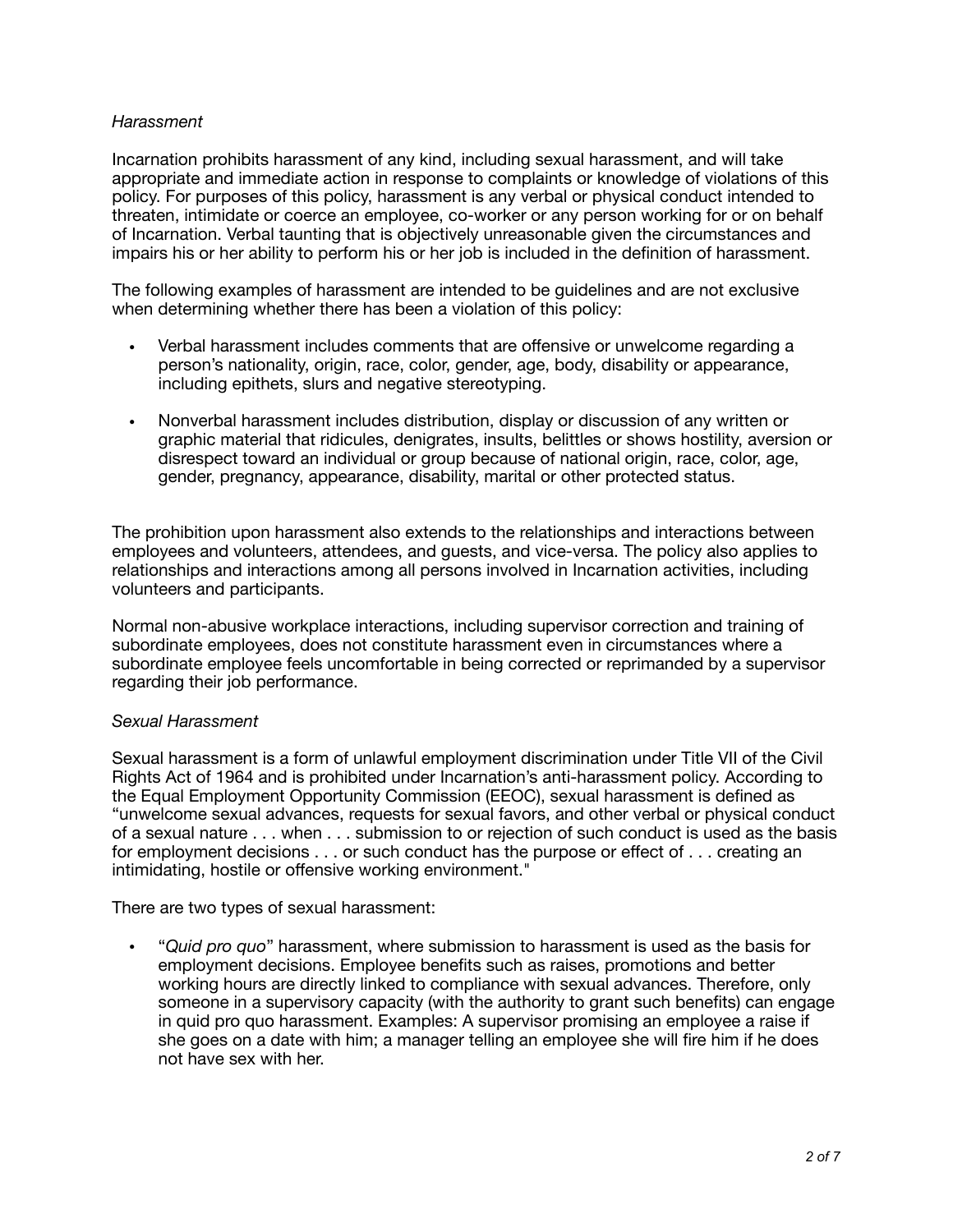• "*Hostile work environment*," where the harassment creates an offensive and unpleasant working environment. A hostile work environment can be created by anyone in the work environment, whether it be supervisors, other employees or volunteers, attendees, or guests. Hostile environment harassment consists of talk of a suggestive or sexual nature, unwelcome sexual materials or unwelcome physical contact as a regular part of the work environment. Texts, e-mails, cartoons or posters of a sexual nature; vulgar or lewd comments or jokes; or unwanted touching or fondling; sharing of inappropriate personal information or asking another to share personal information; or even persistent unwelcome personal attention all fall into this category.

Sexual harassment occurs when unsolicited and unwelcome sexual advances, requests for sexual favors, or other verbal or physical conduct of a sexual nature:

- Is made explicitly or implicitly a term or condition of employment.
- Is used as a basis for an employment decision.
- Unreasonably interferes with an employee's work performance or creates an intimidating, hostile or otherwise offensive environment.

Sexual harassment may take different forms. The following examples of sexual harassment are intended to be guidelines and are not exclusive when determining whether there has been a violation of this policy:

- Verbal sexual harassment includes innuendoes, suggestive comments, jokes of a sexual nature, sexual propositions, lewd remarks and threats; requests for any type of sexual favor (this includes repeated, unwelcome requests for dates); and verbal abuse or "kidding" that is oriented toward a prohibitive form of harassment, including that which is sexual in nature and unwelcome.
- Nonverbal sexual harassment includes the distribution, display or discussion of any written or graphic material, including calendars, posters and cartoons that are sexually suggestive or show hostility toward an individual or group because of sex; suggestive or insulting sounds; leering; staring; whistling; obscene gestures; content in letters and notes, facsimiles, e-mail, photos, text messages, tweets and Internet postings; or other form of communication that is sexual in nature and offensive.
- Physical sexual harassment includes unwelcome, unwanted physical contact, including touching, tickling, pinching, patting, brushing up against, hugging, cornering, kissing and fondling and forced sexual intercourse or assault.

Courteous, mutually respectful, pleasant, noncoercive interactions between employees, including men and women, that are appropriate in the workplace and acceptable to and welcomed by both parties are not considered to be harassment, including sexual harassment. See 'Healthy touch at Incarnation' policy for further details.

## *Retaliation*

No hardship, loss, benefit or penalty may be imposed on an employee, volunteer, member, or guest in response to: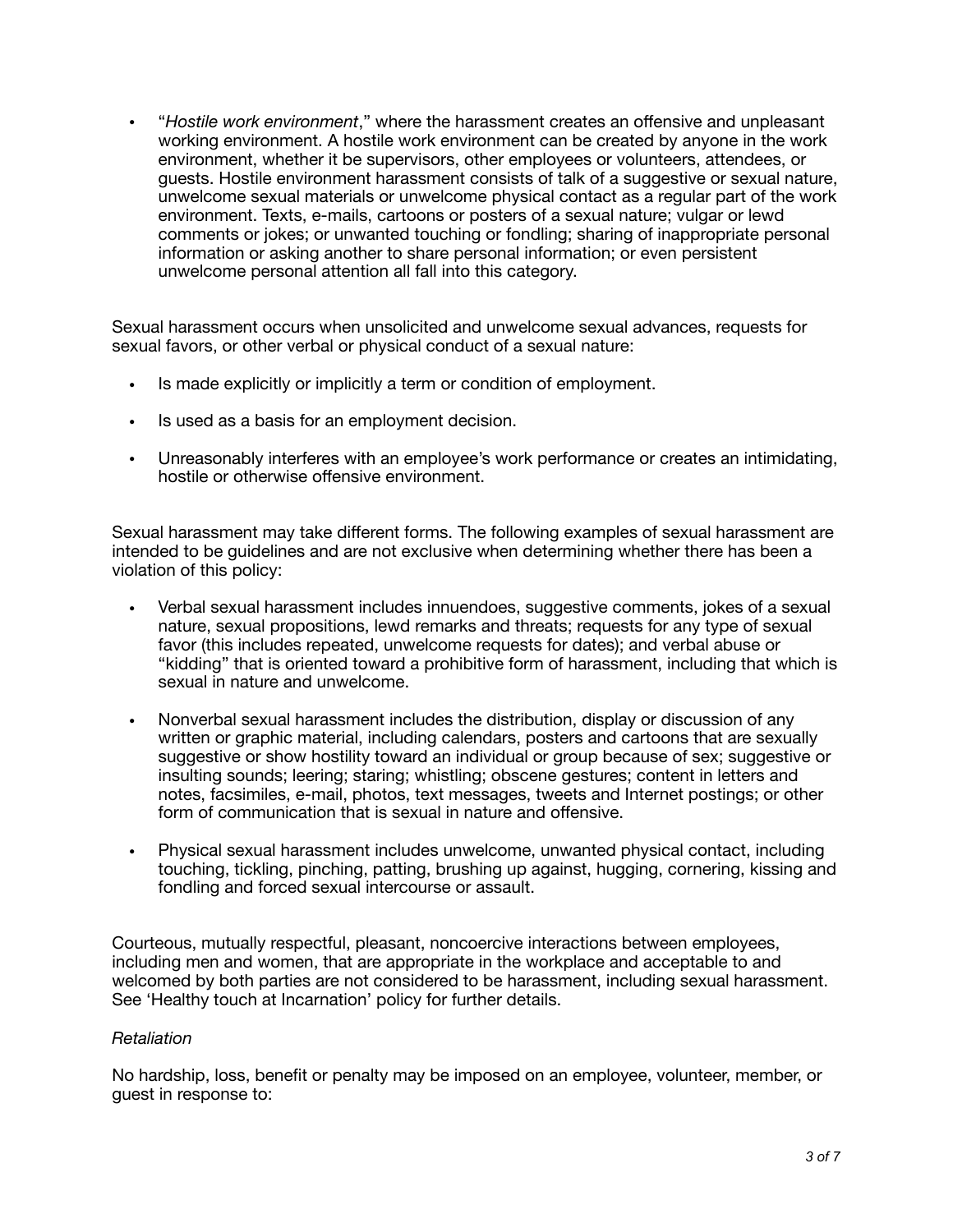- Filing or responding to a bona fide complaint of discrimination or harassment.
- Acting as a witness in the investigation of a complaint.
- Serving as an investigator of a complaint.

Retaliation or attempted retaliation in response to lodging a complaint or invoking the complaint process is a violation of this policy. Any person who is found to have violated this aspect of the policy will be subject to sanctions up to and including termination of employment.

## *Consensual Romantic or Sexual Relationships*

Incarnation strongly discourages romantic or sexual relationships between any supervisory employee and her or his staff (an employee who reports directly or indirectly to that person) because such relationships tend to create compromising conflicts of interest or the appearance of such conflicts. In addition, such a relationship may give rise to the perception by others that there is favoritism or bias in employment decisions affecting the staff employee. Moreover, given the uneven balance of power within such relationships, consent by the staff member is suspect and may be viewed by others or, at a later date, by the staff member as having been given as the result of coercion or intimidation. The atmosphere created by such appearances of bias, favoritism, intimidation, coercion or exploitation undermines the spirit of trust and mutual respect that is essential to a healthy work environment. Incarnation reserves the right to discipline or terminate employees who engage in relationships covered by this section.

## *Communication*

In some situations, identifying sexual harassment can be a subjective undertaking. One person may believe that certain conduct is simply friendly and therefore not harassing. Another person may view the very same conduct or attention as excessive and "crossing the line." Clear and direct communications are important in curtailing conduct that may be perceived as harassing. If you feel uncomfortable as a result of a supervisor, co-employee, volunteer, attendee, or guest's conduct or language, politely and directly tell them that you are uncomfortable and ask them to stop. Your first defense to harassing conduct is to make your feelings known. Be firm, be direct, be professional; ask them to stop.

## *Complaint Process*

If you have been subjected to or witnessed discrimination or harassment and have asked the person to stop their prohibited conduct, but they have not, you should file a complaint. Because of the damaging nature of harassment to the victims and to the entire Church environment, any person who believes they have been subjected to discrimination or harassment or has reason to believe another person has been subjected to such conduct, is strongly urged to use this procedure.

Incarnation will courteously treat any person who invokes this complaint procedure and will handle all complaints swiftly and confidentially to the extent possible in light of the need to take appropriate corrective action.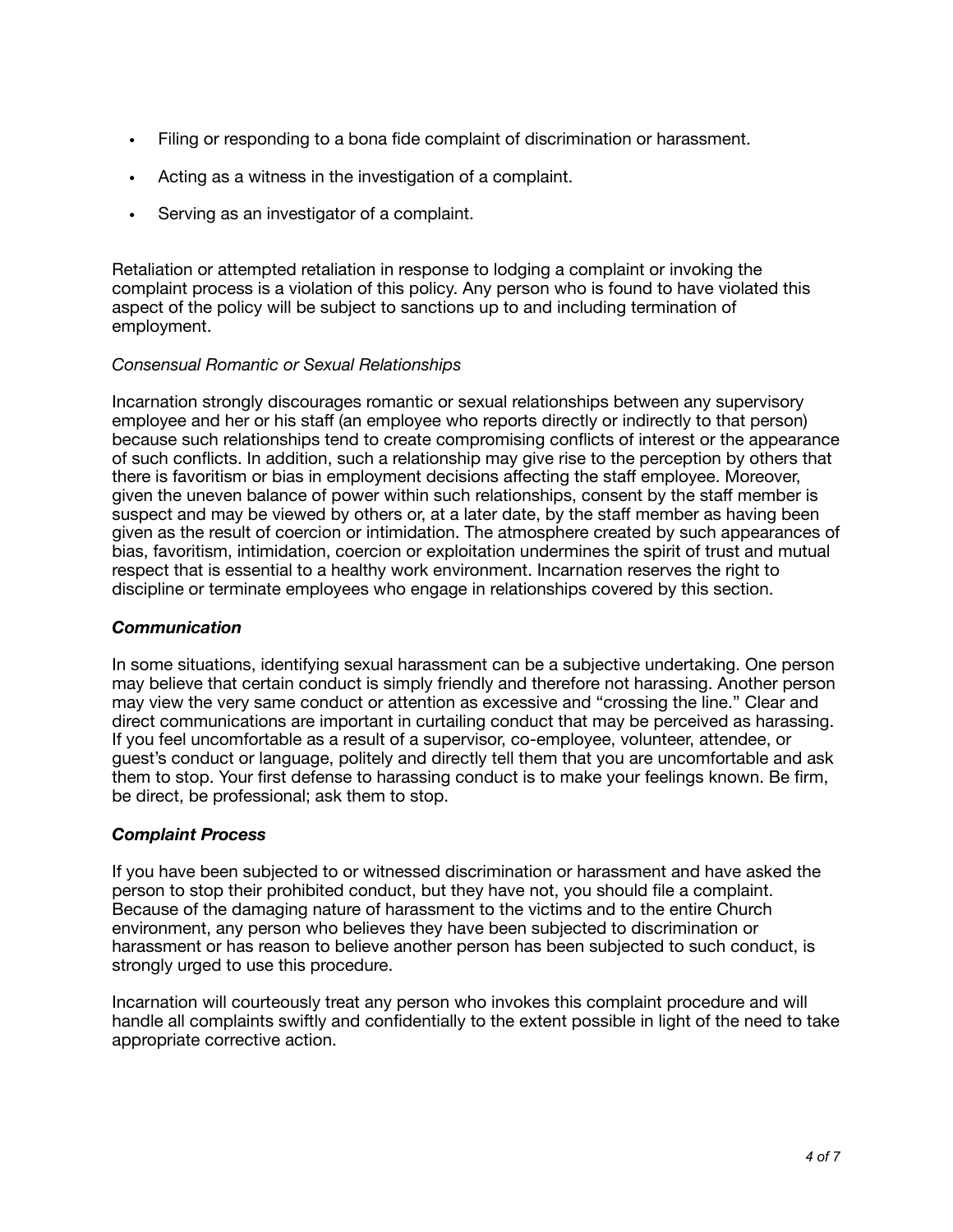## *Confidentiality*

During the complaint process, the confidentiality of the information received, the privacy of the individuals involved, and the wishes of the complaining person will be protected to as great a degree as is possible. The expressed wishes of the complaining person for confidentiality will be considered in the context of Incarnation's legal obligation to act on the charge and the right of the charged party to obtain information. In most cases, however, confidentiality will be strictly maintained by Incarnation and those involved in the investigation. In addition, any notes or documents written by or received by the person(s) conducting the investigation will be kept confidential to the extent possible and according to any existing state or federal law.

## *Complaint Procedure*

Incarnation has established the following procedure for lodging a complaint of harassment, discrimination or retaliation. Incarnation will treat all aspects of the procedure confidentially to the extent reasonably possible.

1. An individual who believes they have been harassed, discriminated, or retaliated against should initiate the complaint process by filing a complaint with Incarnation's Rector, the Personnel Team Chair, or any Vestry Member may receive complaints. All persons initiating a complaint are strongly urged to file a complaint in writing or to allow the complaint to be documented in writing; exceptions to this policy may be made in unusual circumstances or when a minor child is the complaining party. If a supervisor or manager becomes aware that harassment or discrimination is occurring, either from personal observation or as a result of an employee's coming forward, the supervisor or manager should immediately report this information.

2. Upon receiving a complaint or being advised by a supervisor or manager that a violation of this policy may have occurred, the Rector, the Personnel Team Chair, or the Vestry Member will review the complaint with one other person also designated to receive such complaints.

3. No person who is the subject of a complaint shall play any role in reviewing or assessing the complaint under this policy. If the Rector is the subject of the complaint the Personnel Team Chair and the Vestry Member will review the complaint and notify the presiding Bishop. The investigation of a complaint against the Rector will then proceed according to instruction from the Bishop.

4. The first priority of the review set forth in ¶ 2 above is to determine whether the complaint raises a reason to suspect child abuse or neglect and therefore should be immediately referred to the police and/or Arlington County Child Protective Services in accordance with Virginia Code § 63.2-1509. The second priority of the review is to determine whether the complaint can by investigated and assessed by the Rector, the Personnel Team Chair, and/or the Vestry Member or whether the complaint should be referred to an independent investigator outside the Church. Investigating a complaint should not be handled by persons who have a close personal relationship with the accused or charging party or have other potential conflicts of interest. If this is not possible within Incarnation, the matter should be referred to outside Incarnation.

5. If the complaint is not referred to an outside independent investigator, within five working days of receiving the complaint, the Rector, the Personnel Team Chair, or the Vestry Member will notify the person(s) charged [hereafter referred to as "respondent(s)"] of a complaint and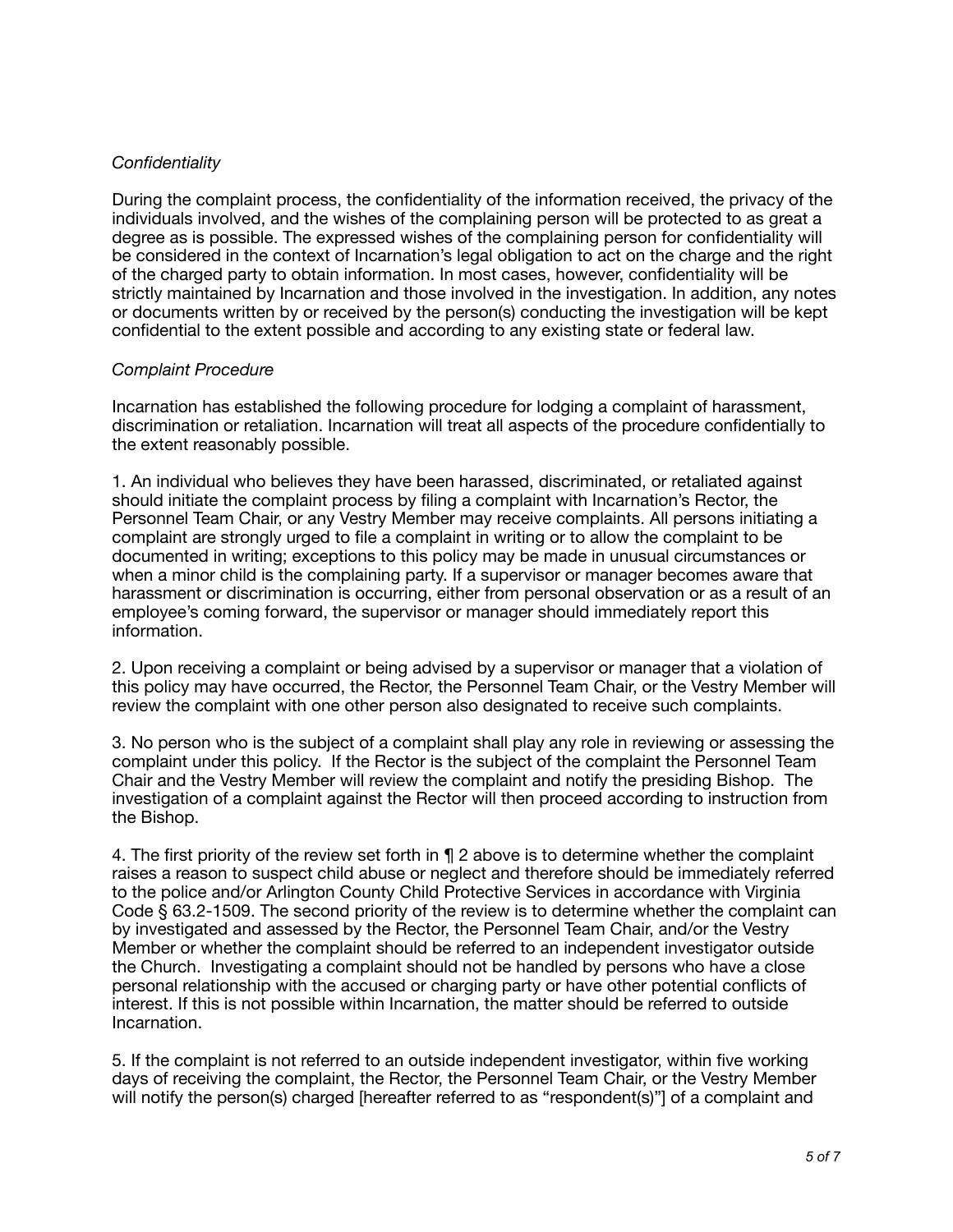initiate the investigation to determine whether there is a reasonable basis for believing that the alleged violation of this policy occurred.

6. During the investigation, the Rector, the Personnel Team Chair, or the Vestry Member, together with other Vestry Members, or other staff will interview the complainant, the respondent and any witnesses to determine whether the alleged conduct occurred. All persons involved in the investigation should, to the maximum extent possible, maintain confidentiality of the process and refrain from involving persons unnecessary to the investigation or suggesting the outcome of the matter before it is concluded

7. The persons conducting the investigation should endeavor to conclude the investigation within 15 working days of the complaint being filed and to submit a written report of the findings to the Vestry. The Vestry may accept the findings or direct that further investigation should occur. If the person about whom the complaint was lodged is on the Vestry, that person and that person's spouse must not take part in any way in receiving or evaluation the report.

8. If it is determined that harassment or discrimination in violation of this policy has occurred, the Rector, the Personnel Team Chair, the Vestry Member and/or the Vestry will recommend appropriate disciplinary action. The appropriate action will depend on the following factors: a) the severity, frequency and pervasiveness of the conduct; b) prior complaints made by the complainant; c) prior complaints made against the respondent; and d) the quality of the evidence (e.g., first-hand knowledge, credible corroboration).

9. If the investigation is inconclusive or if it is determined that there has been no violation of policy, but potentially problematic conduct may have occurred, the Rector, the Personnel Team Chair, the Vestry Member and/or the Vestry may recommend appropriate preventive action.

10.Within five days after the investigation is concluded, the Rector, the Personnel Team Chair, the Vestry Member and/or the Vestry will meet with the complainant and the respondent separately, notify them of the findings of the investigation, and inform them of the action being recommended.

11.The time frames set forth in this complaint process may be shortened or lengthened at the discretion of the person or persons conducting the investigation for good cause based on the individual circumstances of each complaint / investigation.

## *Use of the Complaint Process*

As stated above, if you have been subjected to or witnessed discrimination or harassment and have asked the person to stop their prohibited conduct, but they have not, we strongly urge you to use this procedure.

Properly invoking this complaint procedure will in no way be used against you or have an adverse impact on your employment status or involvement at Incarnation. Filing groundless or malicious complaints, however, is an abuse of this policy and will be treated as a violation of the policy.

## *Alternative legal remedies*

Nothing in this policy may prevent the complainant or the respondent from pursuing formal legal remedies or resolution through local, state or federal agencies or the courts.